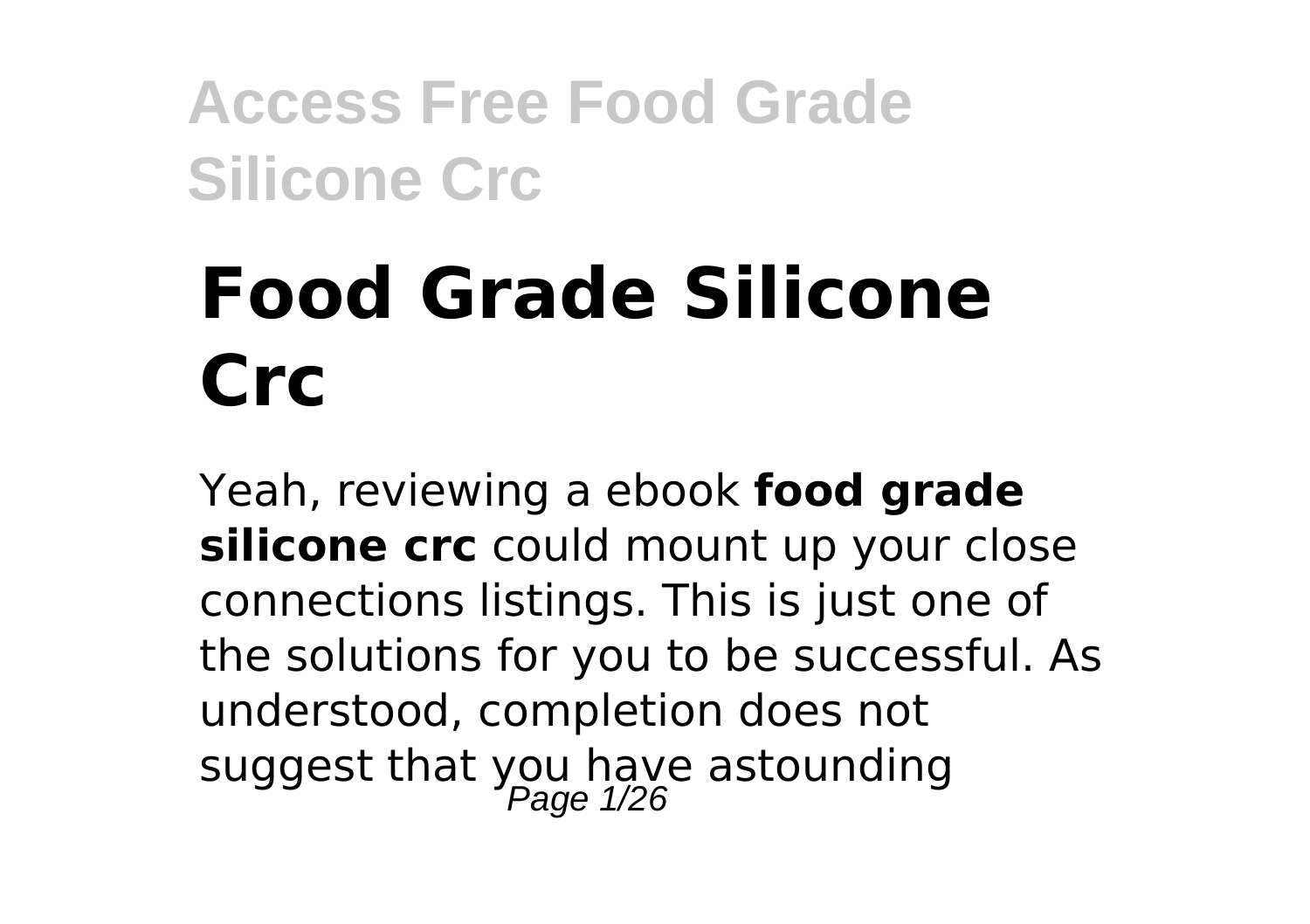points.

Comprehending as without difficulty as concord even more than new will offer each success. next to, the notice as without difficulty as perception of this food grade silicone crc can be taken as without difficulty as picked to act.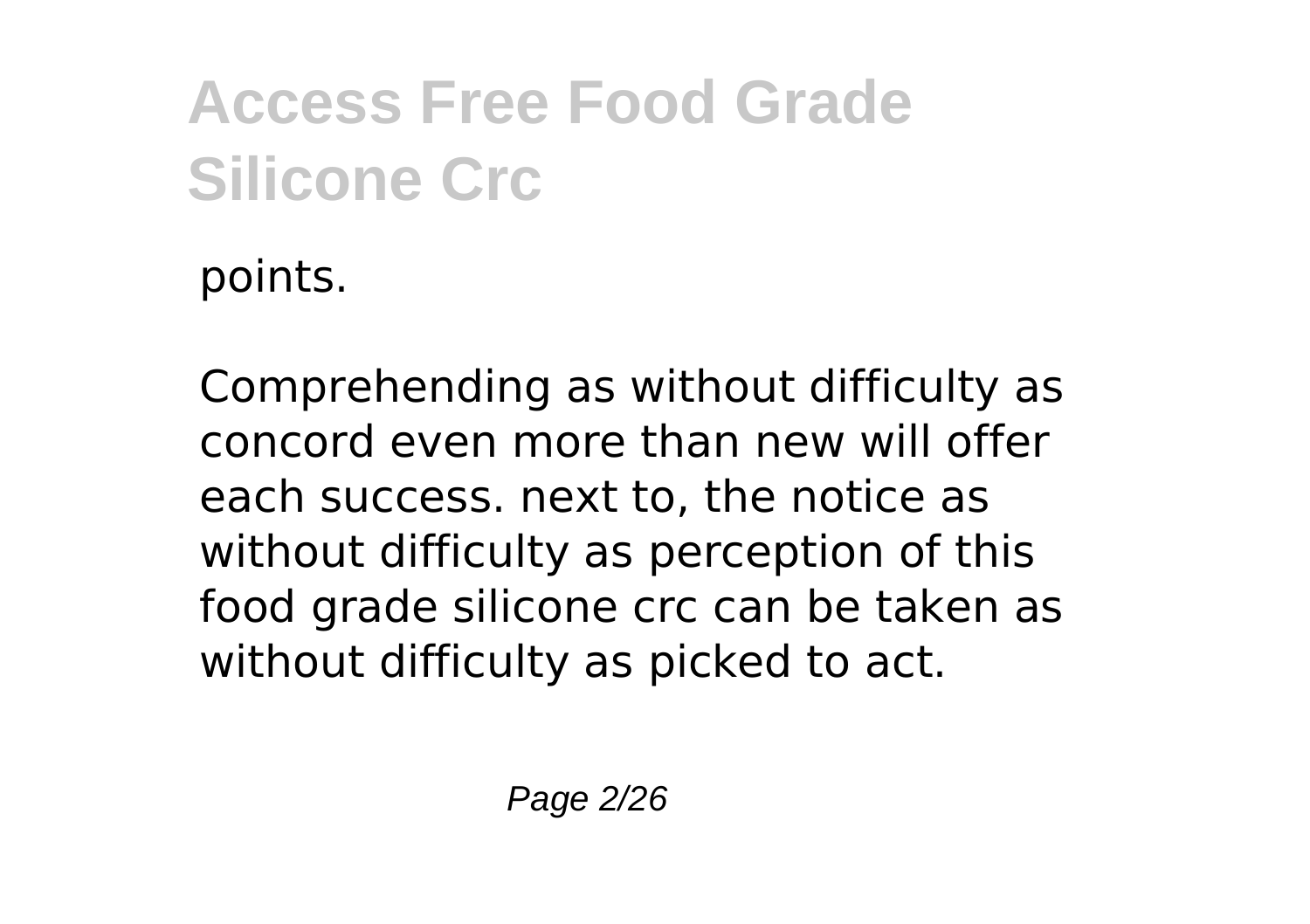Get in touch with us! From our offices and partner business' located across the globe we can offer full local services as well as complete international shipping, book online download free of cost

#### **Food Grade Silicone Crc**

Description Multi-purpose silicone spray for food processing and handling

Page 3/26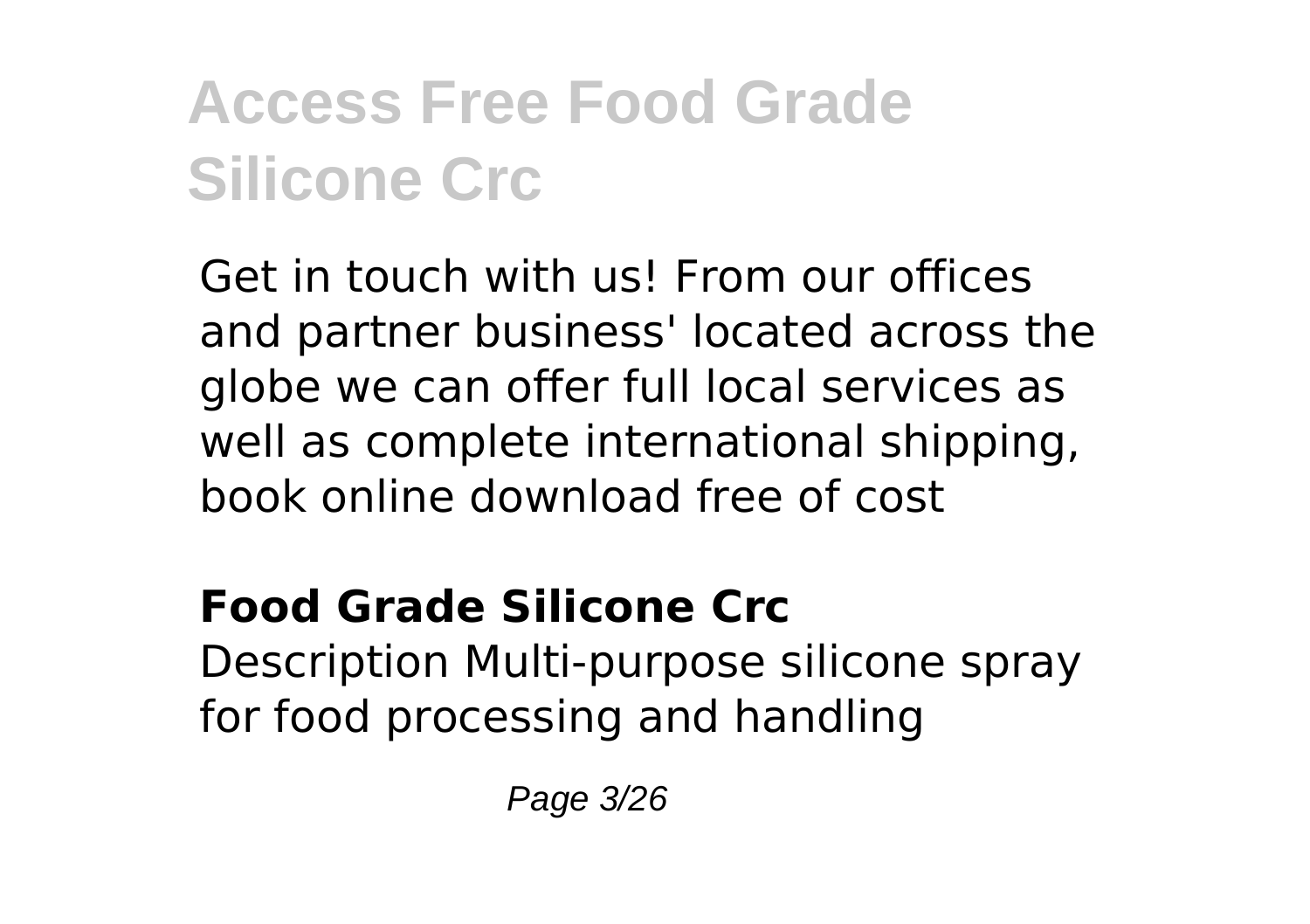applications. Forms a colorless, odorless,... Applications Food processing & handling equipment, chutes, guides, rails, conveyors, bottling machinery, slicers, ovens,... Unit Package Description 16 Ounce Aerosol Brand CRC

#### **Food Grade Silicone, 10 Wt Oz -**

...

Page 4/26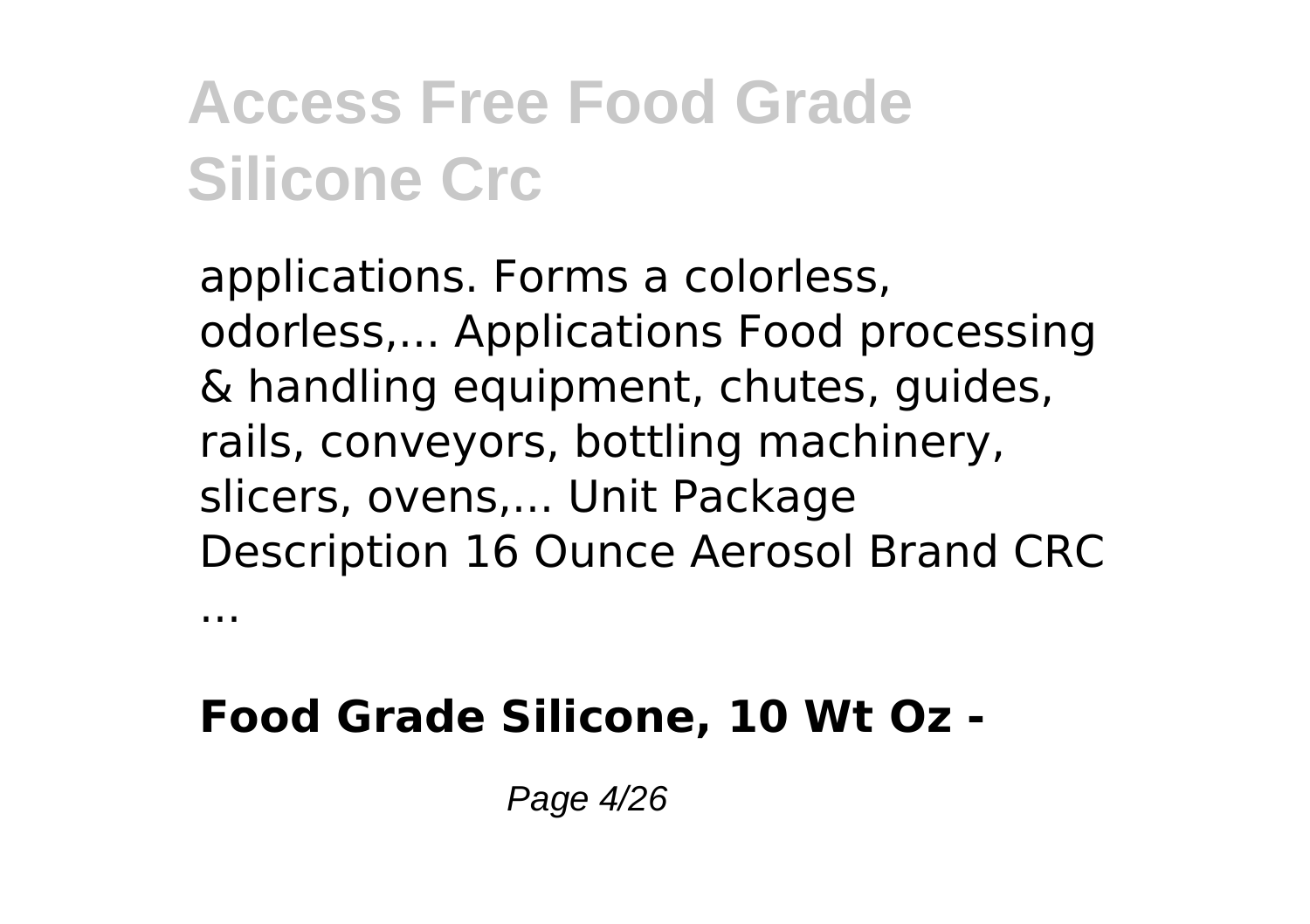#### **03040 - CRC Industries**

CRC Food Grade Silicone Water Based 369g. Product Code: FG03035 View Details. Add to Compare; Food Grade Synthetic Gear Oil ISO 220. Product Code: FG04232 View Details. Add to Compare; Food Grade Synthetic Hydraulic Oil ISO 68. Product Code: FG04216 ...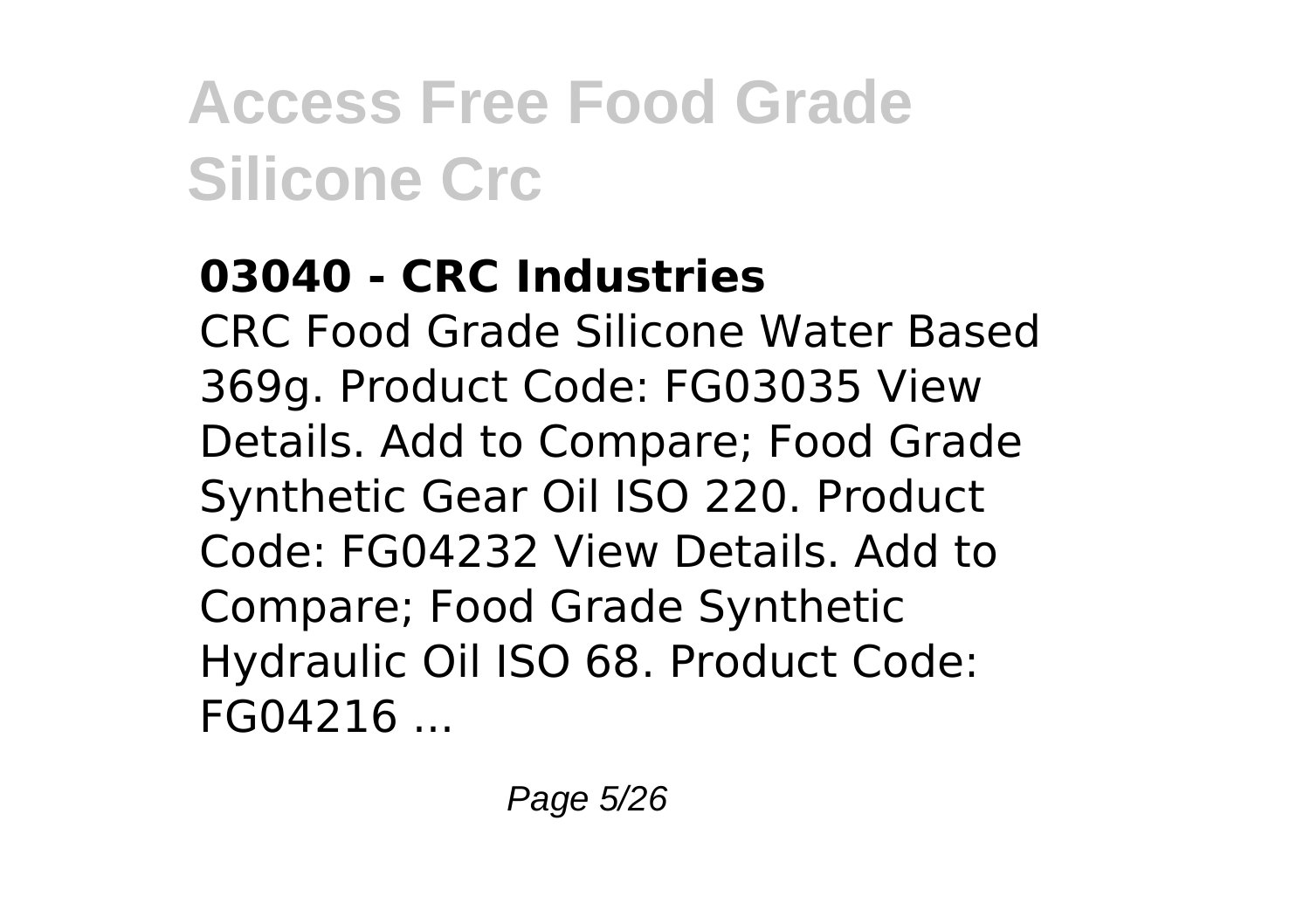#### **Food Grade Products - CRC Industries**

Multi-purpose silicone spray for food processing and handling applications. Forms a colorless, odorless, non-staining film. Eliminates binding and sticking in most metal to non-metal applications. Meets FDA Regulation CFR 21-178.3570.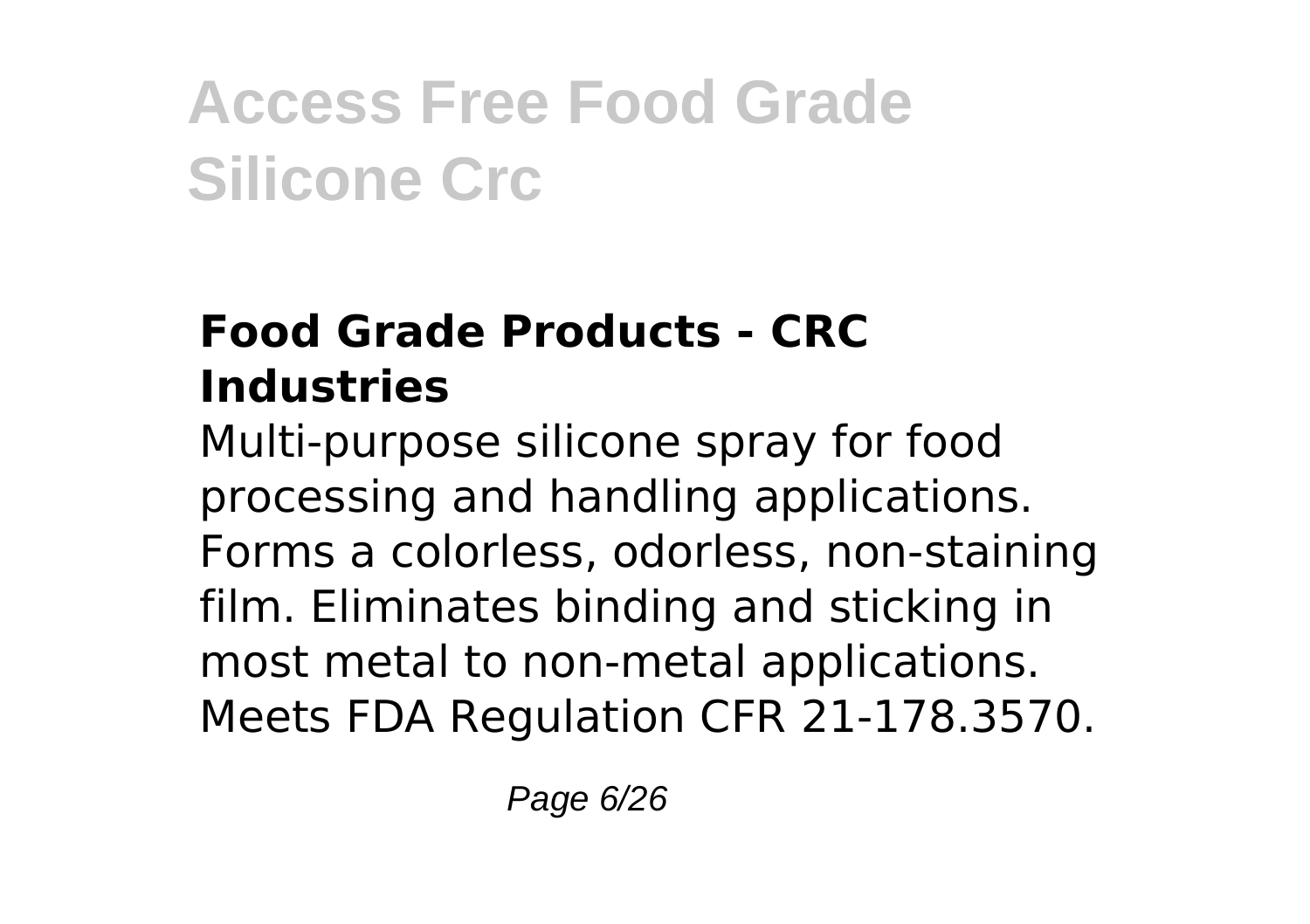**Food Grade Silicone, 55 Gal - 03042** Food Grade Silicone, Aerosol Can, 10 Oz.&. CRC 03040. This fits your . Make sure this fits by entering your model number. Food processing & handling equipment, chutes, guides, rails, conveyors, bottling machinery, slicers, ovens, freezers, knives, saws, coin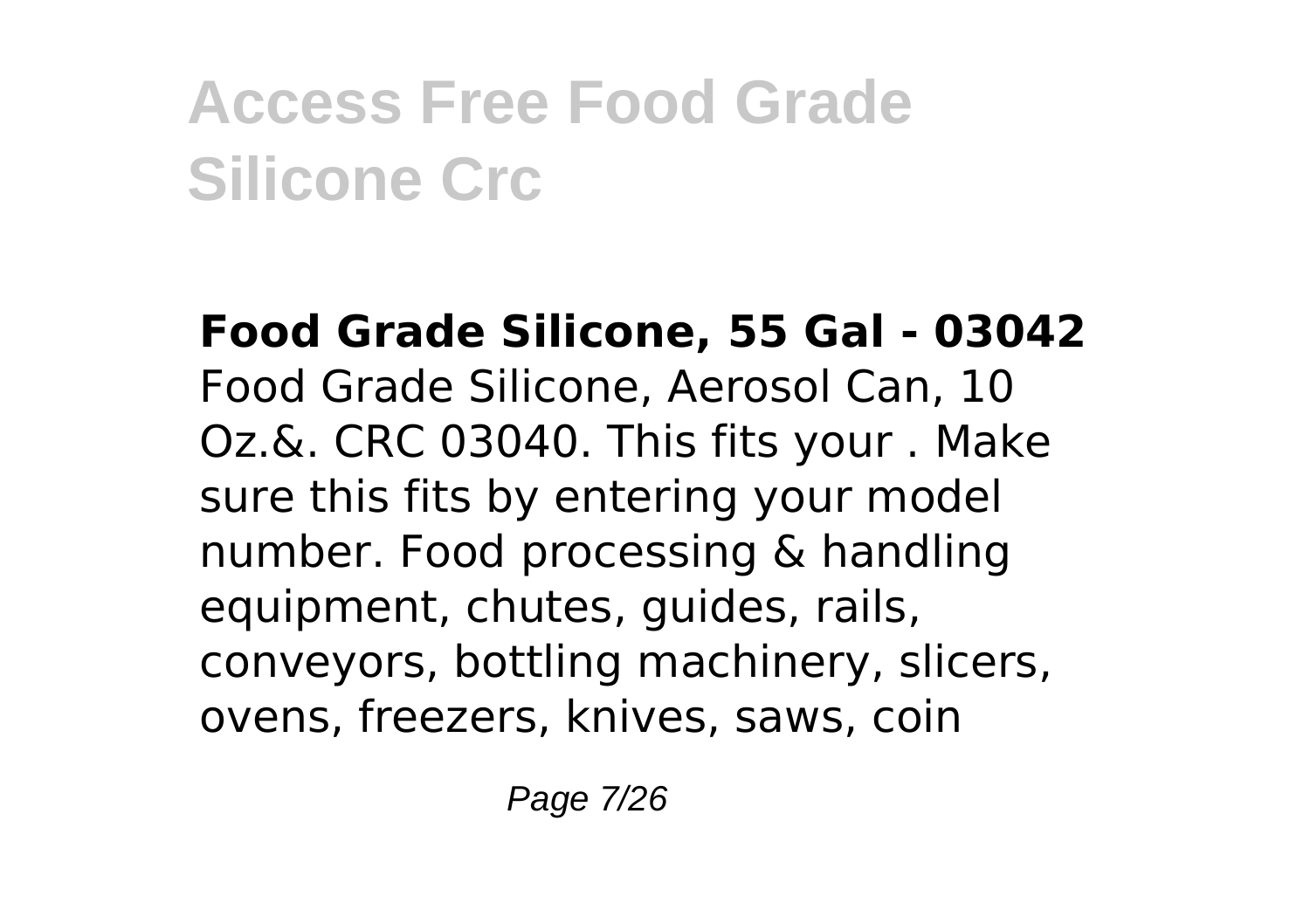mechanisms, linkages, locks, pulleys, timers, rubber seals, tools, vending machines and ceramic insulators.

#### **Food Grade Silicone, Aerosol Can, 10 Oz.& CRC 03040 ...**

CRC Food Grade Silicone is a multipurpose dry film silicone lubricant for use on food processing and handling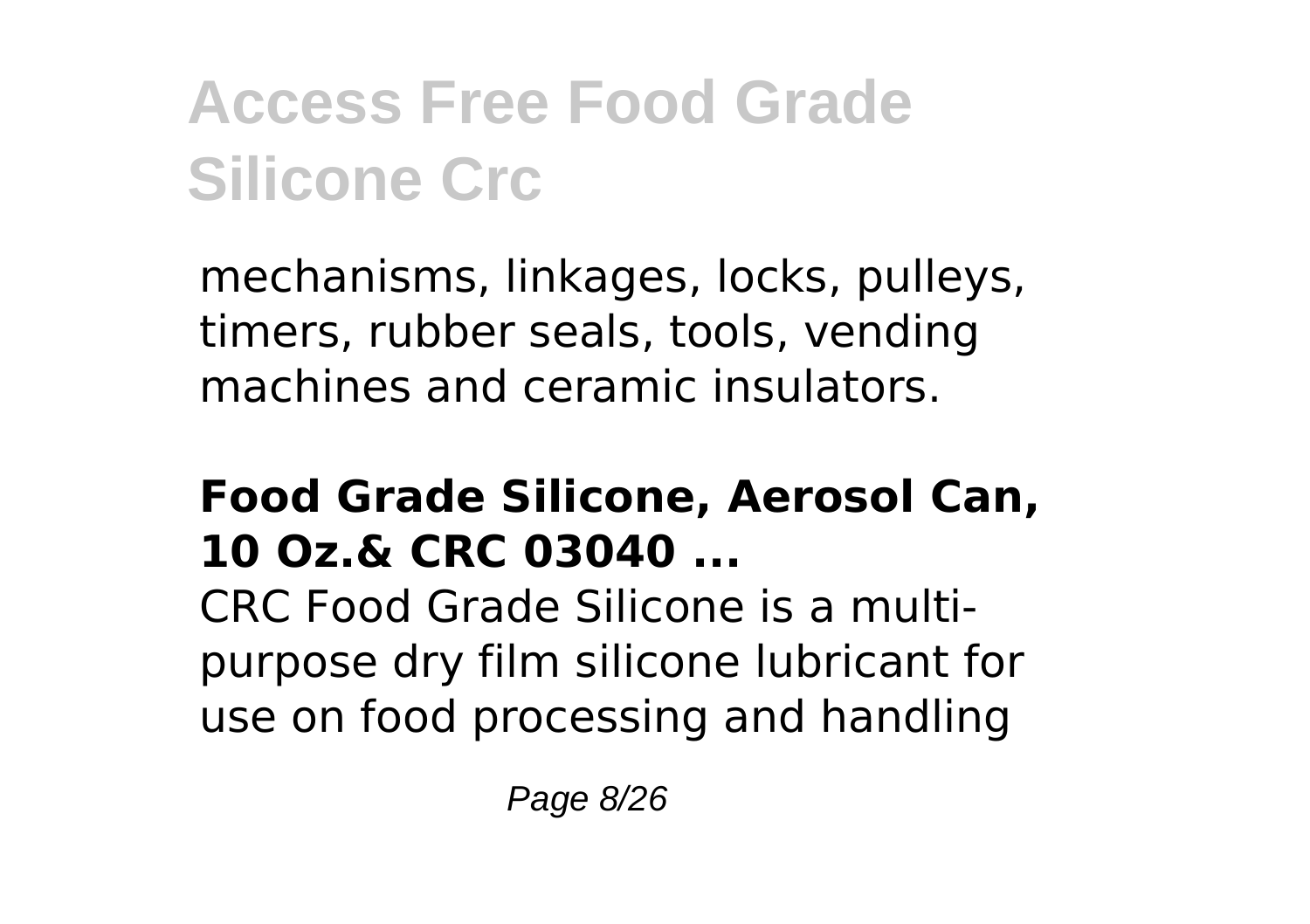equipment. It forms a colourless, odourless film that does not attract dust and product debris. It lubricates and protects in most metal and non-metal applications without damaging treated surfaces or leaving marks or stains.

#### **Food Grade Silicone - CRC** CRC food grade silicone is a NSF rated

Page 9/26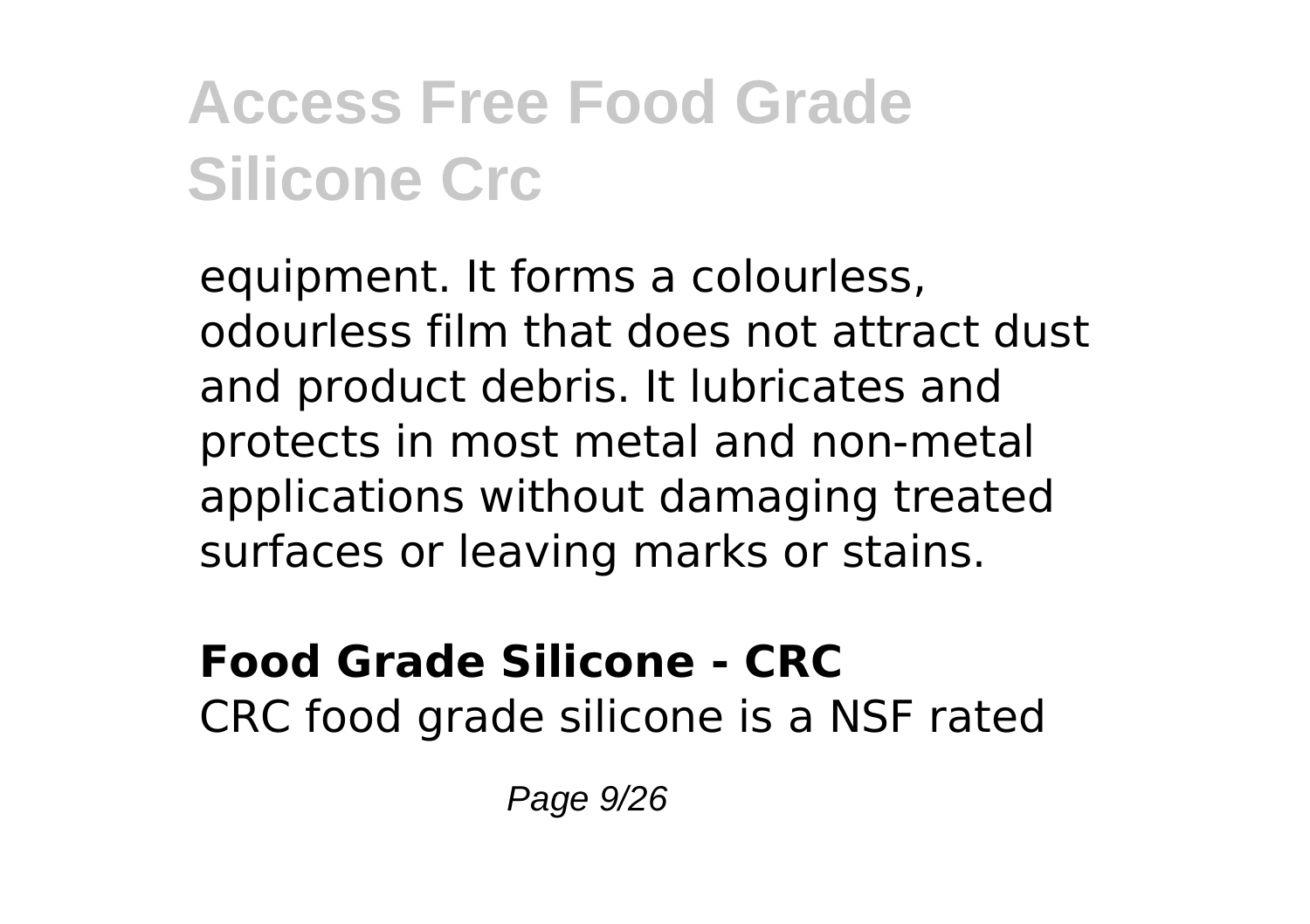H1, multi-purpose silicone spray for food processing and handling applications. It forms a colorless, odorless, non-staining film that lubricates and protects in most metal to non-metal applications. Food Grade Silicone eliminates binding and sticking, while protecting most surfaces.

#### **CRC 03040 Food Grade Silicone**

Page 10/26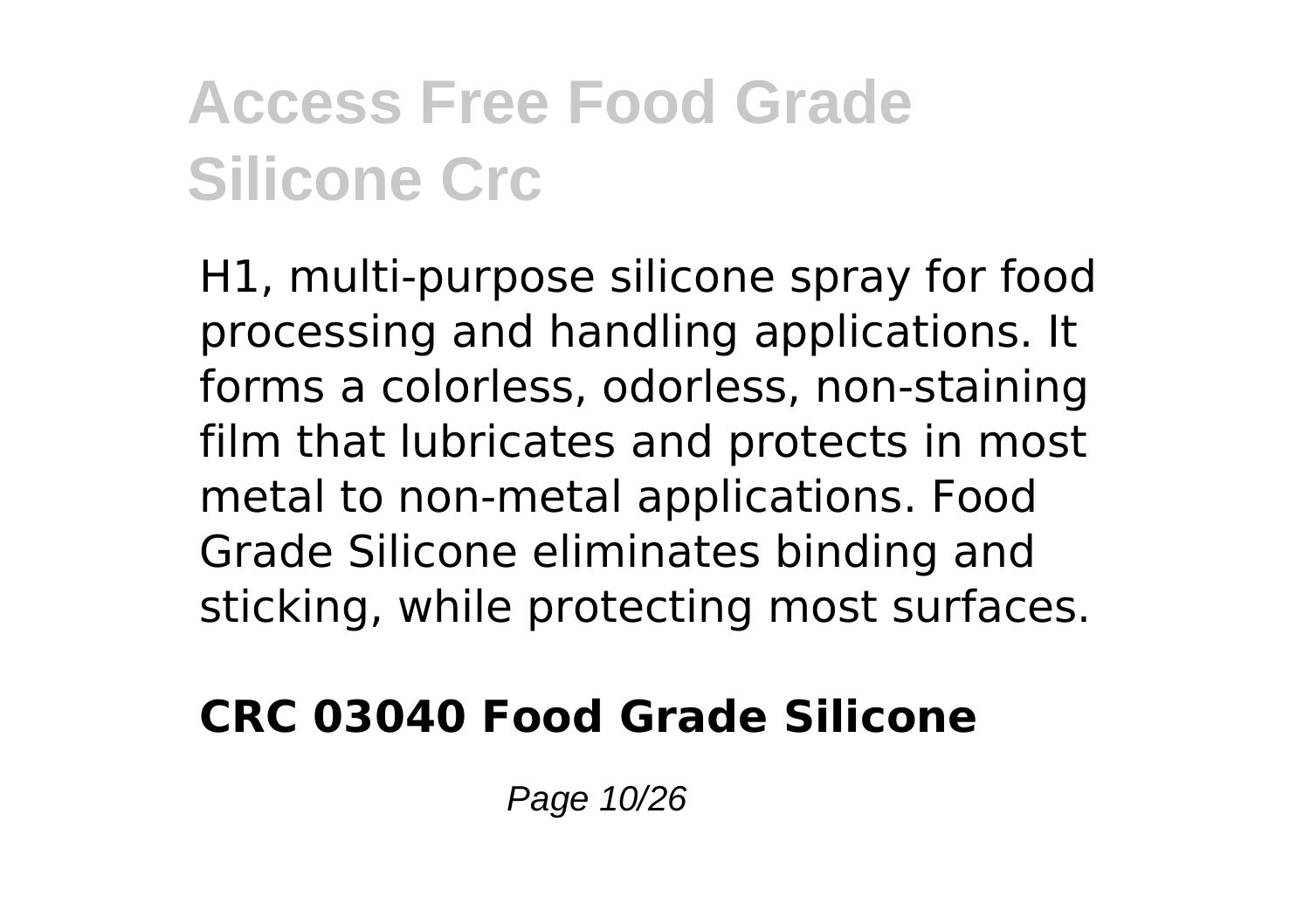**Lubricant, (Net Weight: 10 ...** Long lasting lubrication helps produce more parts in less time. Light duty silicone content (3%). Meets FDA Regulation CFR 175.300 (release agent) and FDA Regulation CFR 178.3570 (lubricant, incidental food contact).

#### **Food Grade Silicone Mold Release,**

Page 11/26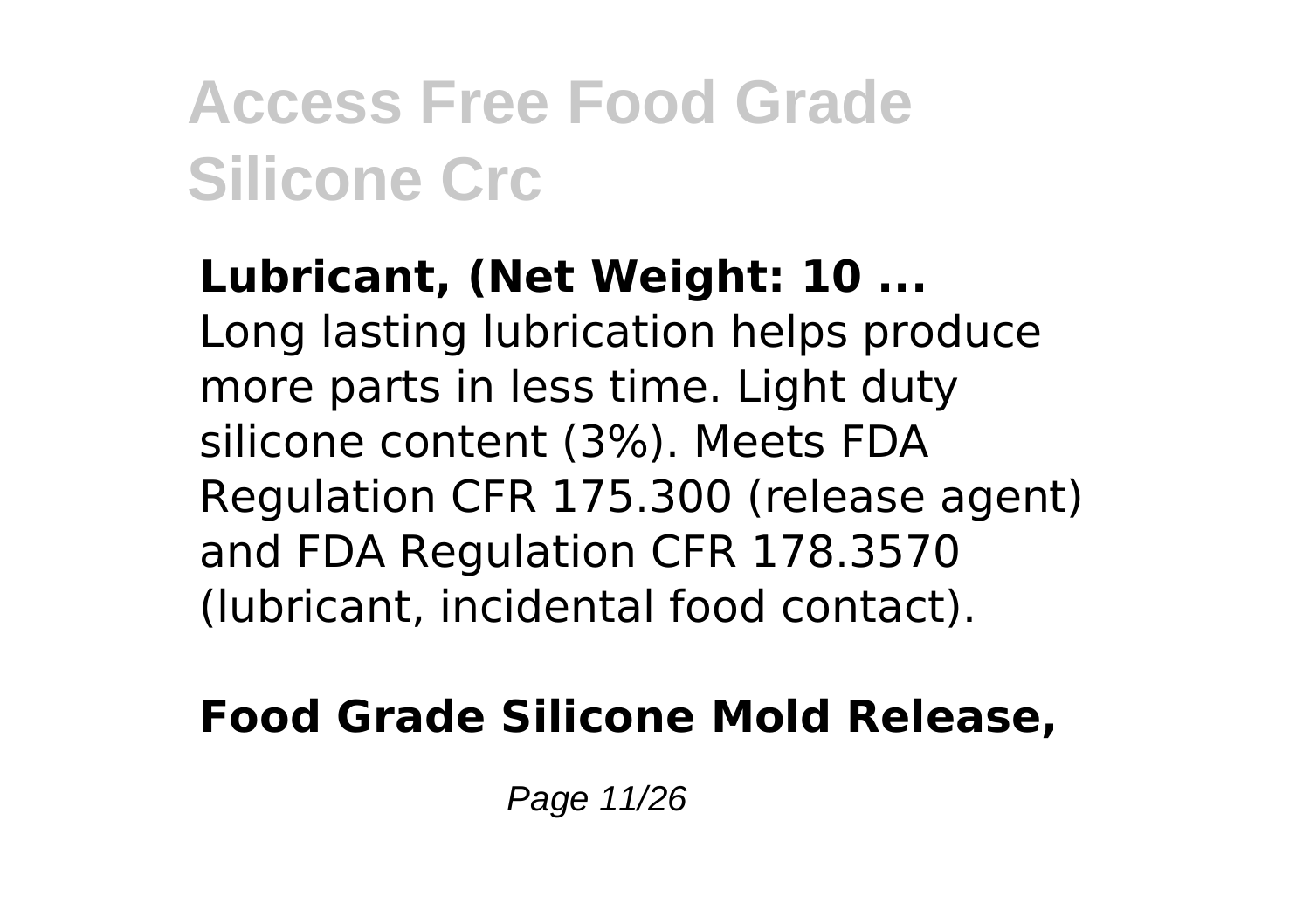#### **11.5 Wt Oz - CRC Industries**

Identification Product identifierFood Grade Silicone Other means of identification Product code03040. Recommended useSilicone-based multipurpose lubricant. Recommended restrictionsNone known. Manufacturer/I mporter/Supplier/Distributor information Company name CRC Industries, Inc.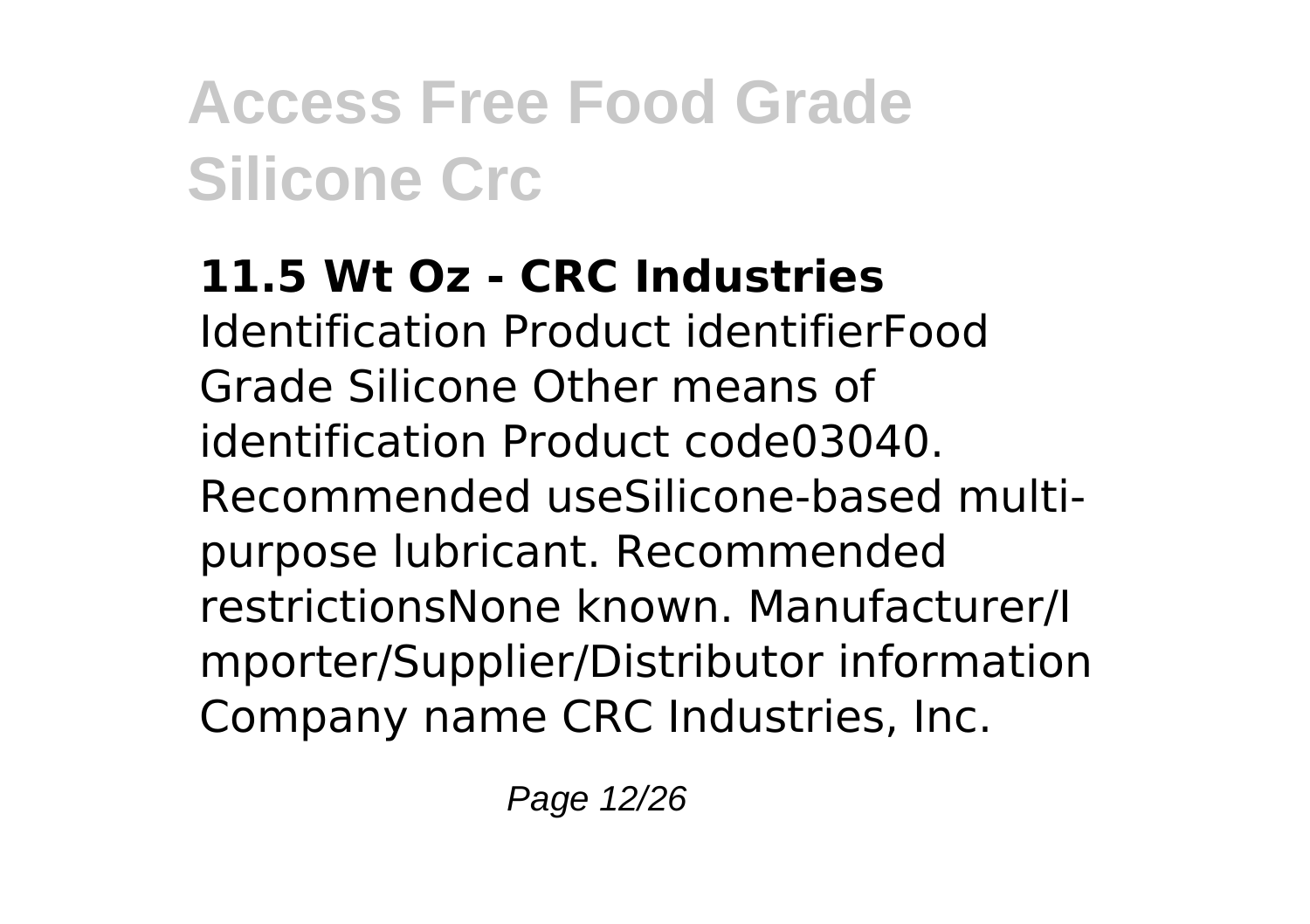#### **SAFETY DATA SHEET**

Food Grade Silicone Mold Release, 11.5 Wt Oz. View Details. Compare product; Heavy Duty Silicone Mold Release, 12 Wt Oz. View Details. Compare product; ... CRC INDUSTRIES AMERICAS GROUP. 800 Enterprise Road. Suite 101. Horsham PA 19044. 215.674.4300.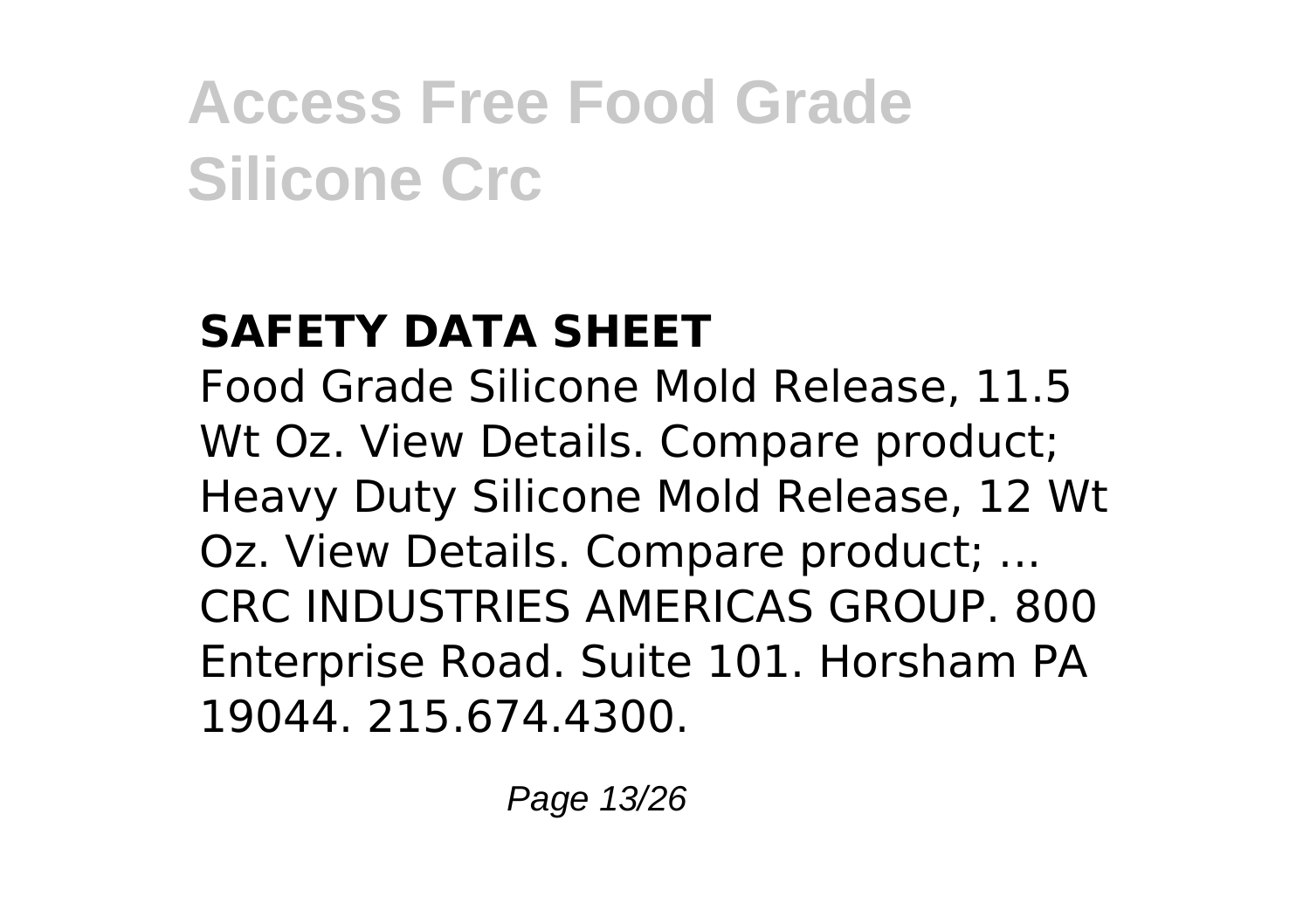Automotive/Marine Catalog. CRC EZ Cross.

#### **MOLD RELEASE - CRC Industries**

For safety Data sheet information, please enter the product number into the search box below. Search Please enter product # If you do not know the product number, search by name or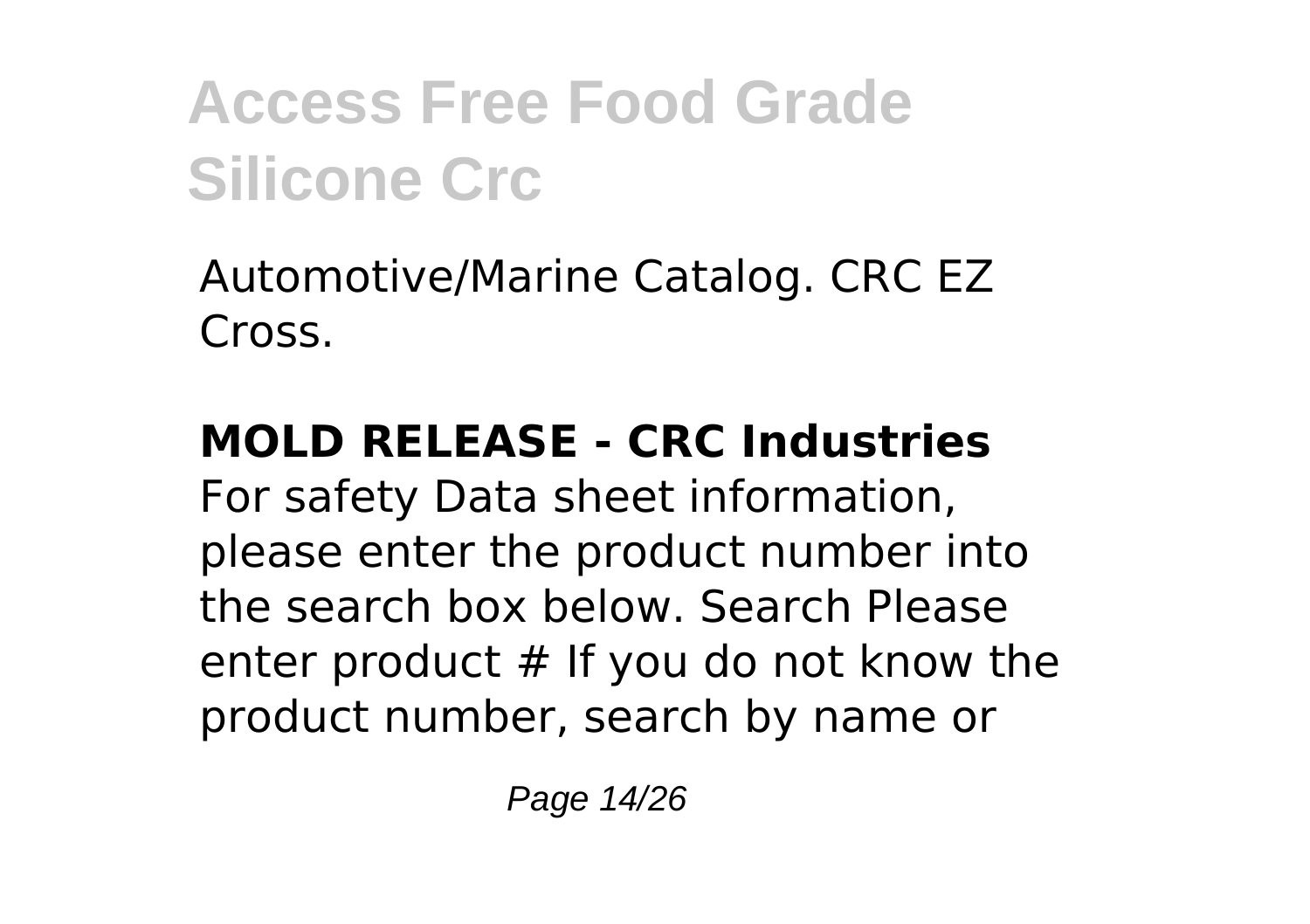keyword in the top right search box and access the SDS through the product information page.

#### **CRC Industries Products**

CRC Food Grade Silicone Grease is a thin non-curing silicone grease designed for sealing, lubricating and waterproofing orings and other rubber and plastic parts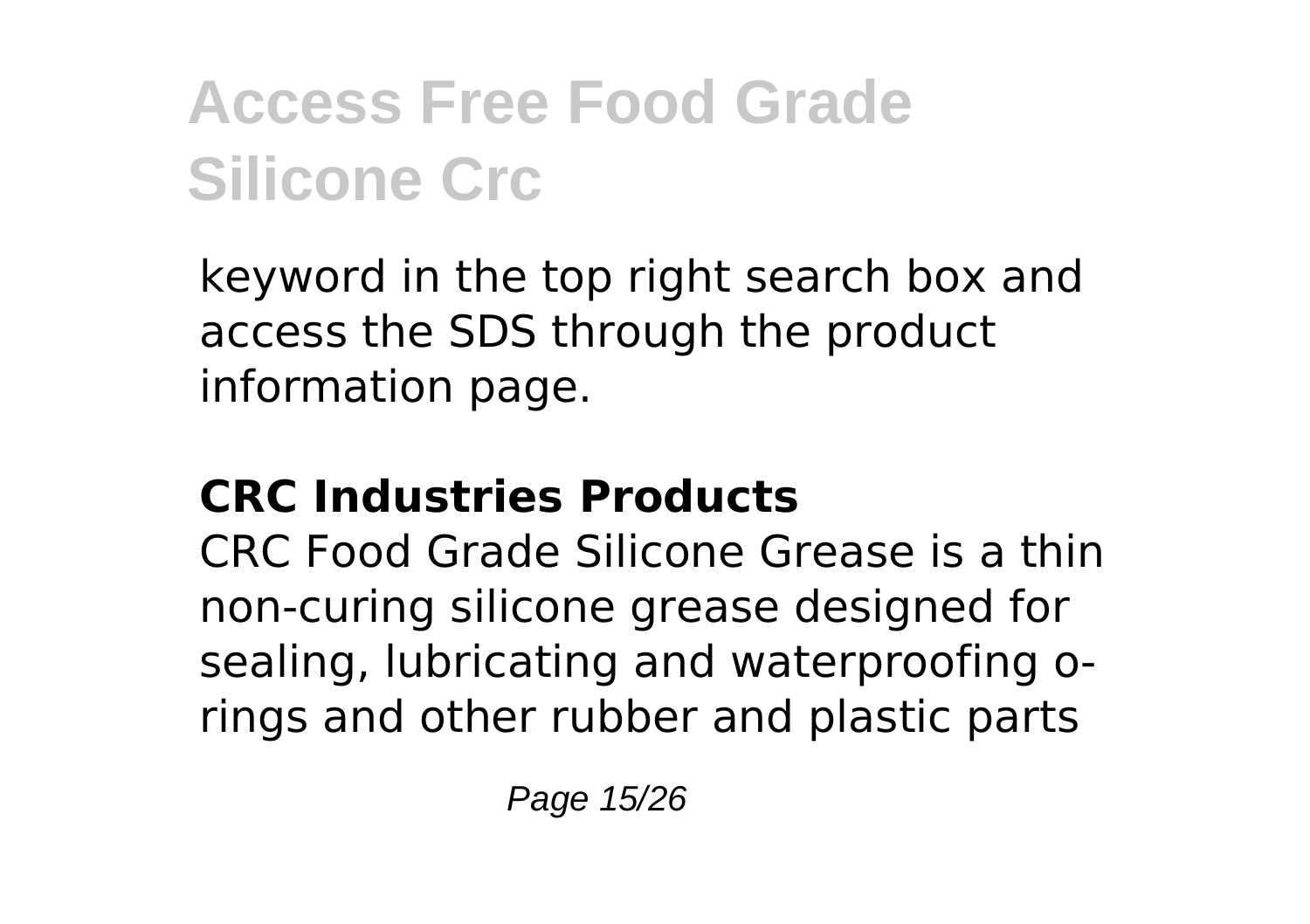in the food processing industry.

#### **Food Grade - CRC**

Price and other details may vary based on size and color Tribology Food Grade H1 Silicone Spray Grease, 12.5 oz. Aerosol Can. Food Grade Silicone, Aerosol Can, 10 Oz.& CRC 03040. Weston Food Grade Silicone Non-Stick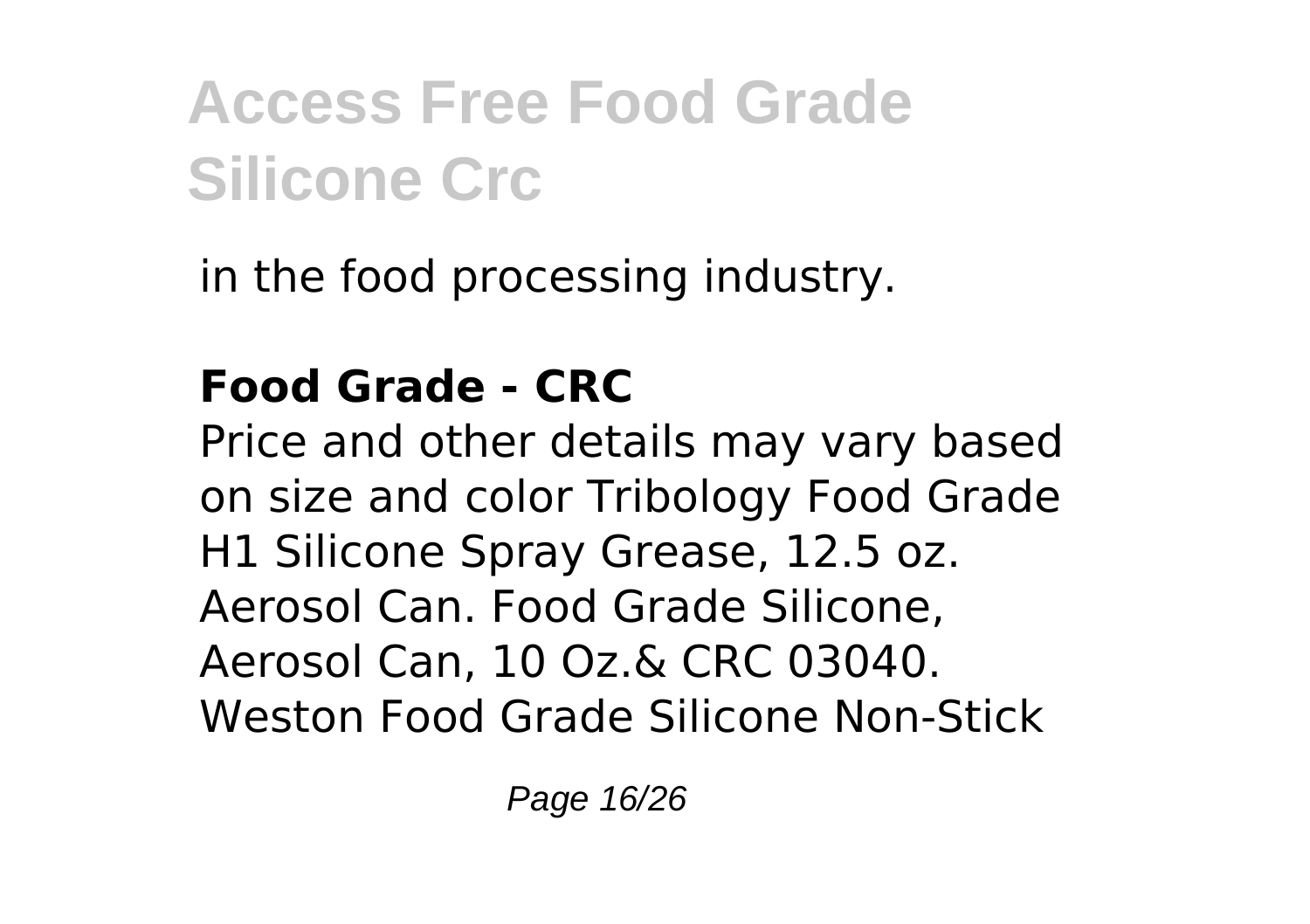Spray for Lubrication and Storage, 13.5 oz Can ,. Weston Food Grade Silicone ...

#### **Amazon.com: food grade silicone spray**

Multi-purpose silicone spray for food processing and handling applications. Forms a colorless, odorless, non-staining film. Eliminates binding and sticking in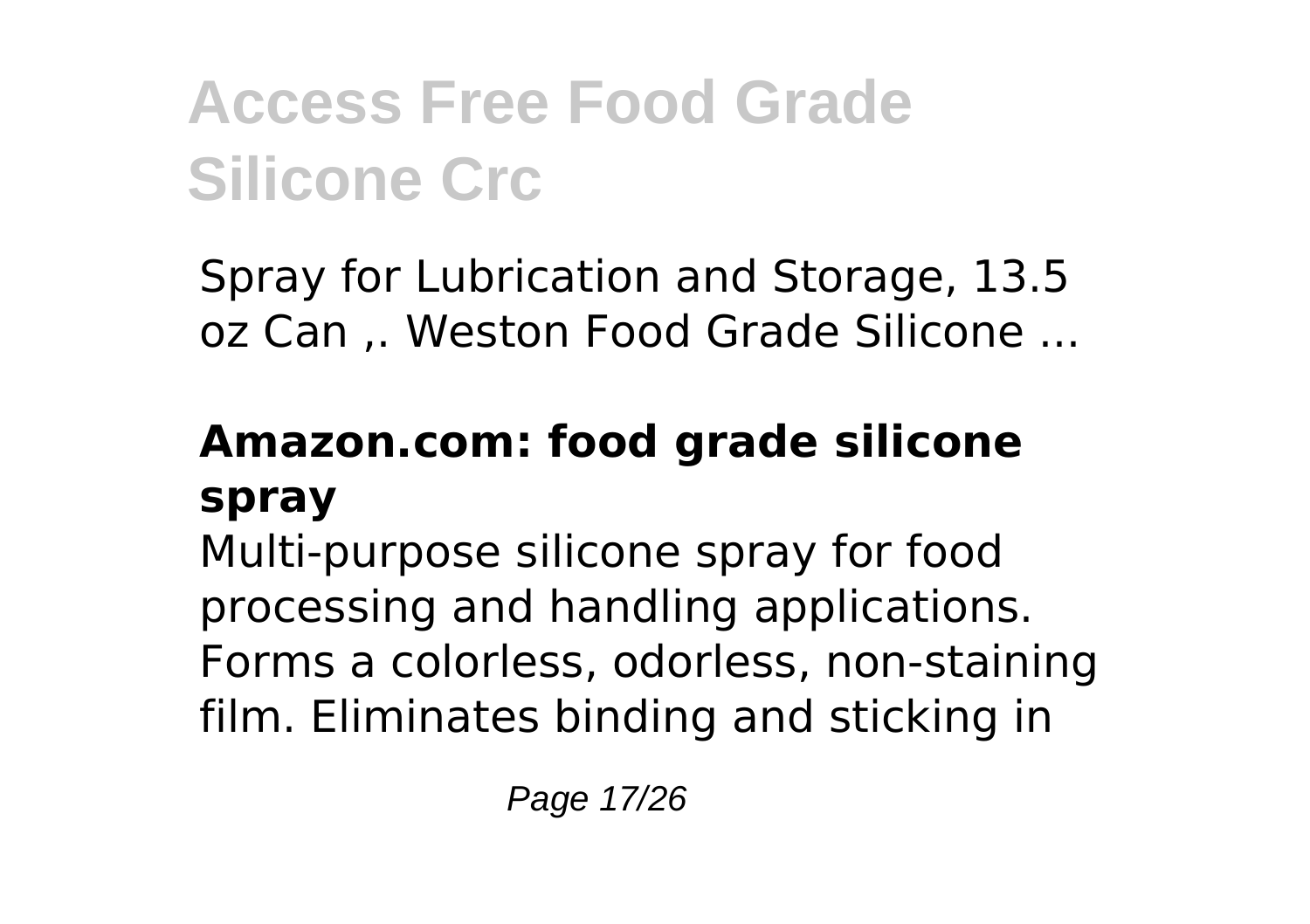most metal to non-metal applications. Meets FDA Regulation CFR 21-178.3570. NSF H1 Registered.

#### **CRC Food Grade Silicone Lubricant 10 oz. - Ace Hardware**

CRC Food Grade Silicone Grease is a thin non-curing silicone grease designed for sealing, lubricating and waterproofing o-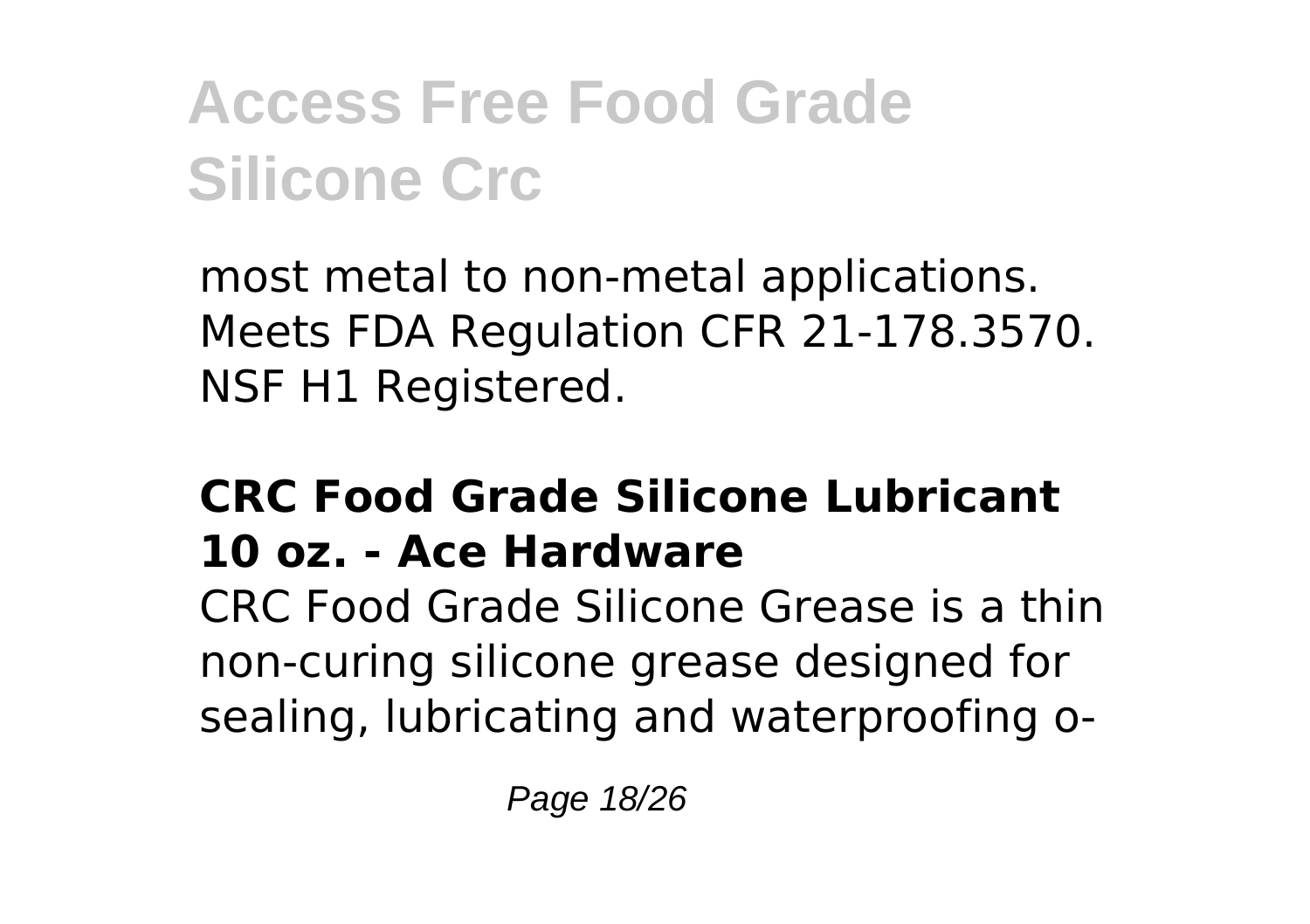rings and other rubber and plastic parts used in food processing equipment. It insulates valves, electrical contacts, spark plugs, battery terminals and fasteners from moisture and protects against corrosion.

#### **Food Grade Silicone Grease - CRC** Brand CRC Generic Description 1 Multi-

Page 19/26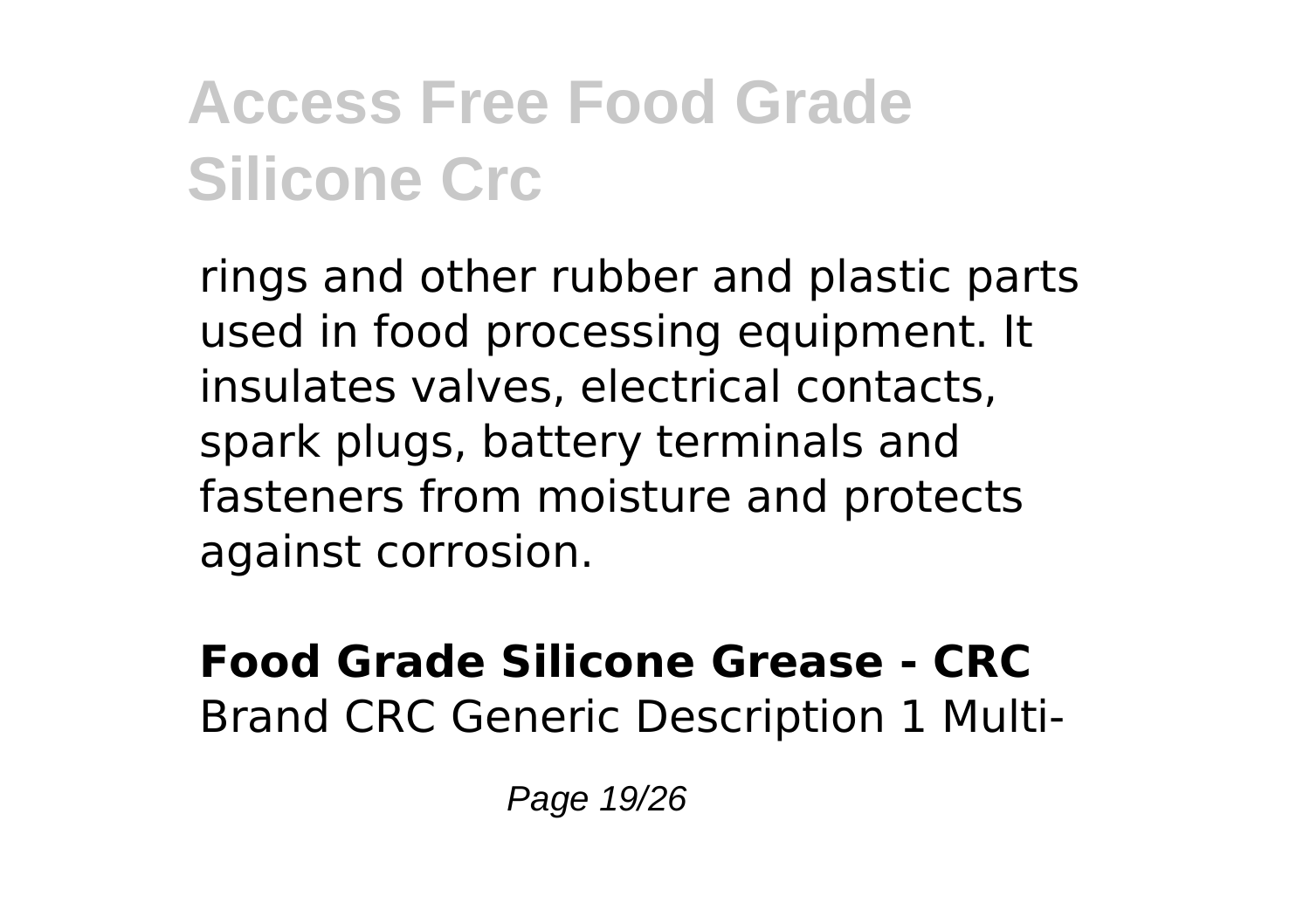Purpose Silicone For Food Processing and Handling Applications with Perma-Lock® Net Fill 10 Wt Oz UPC Code 078254030401 Unit Dimensions 7.75H x 2.63W x 2.63D in Units Per Case 12 Case Dimensions 8.1H x 8.3W x 11.1D in Cases Per Pallet 133 Case Weight 11 lbs I 2 of 5 Code 30078254030402 Appearance Clear Water-White Liquid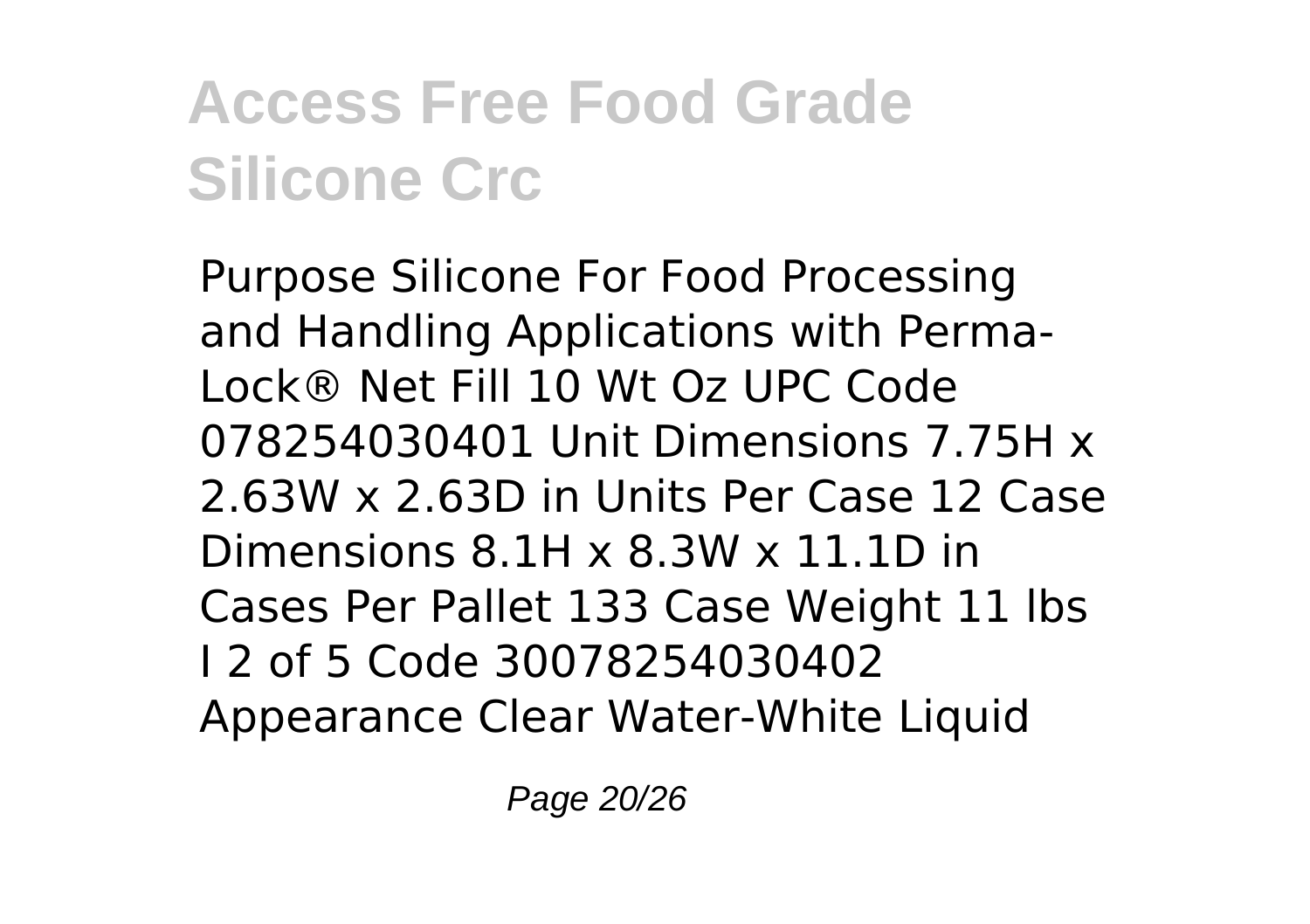#### **Food Grade Silicone, 10 Wt Oz - CRC Industries**

ADOS Food Grade Sealant is a low modulus silicone joint sealant with 100% neutral cure. This highly flexible sealant contains additives to resist mould and mildew, with excellent adhesion to plastics, ceramics, stainless steel,

Page 21/26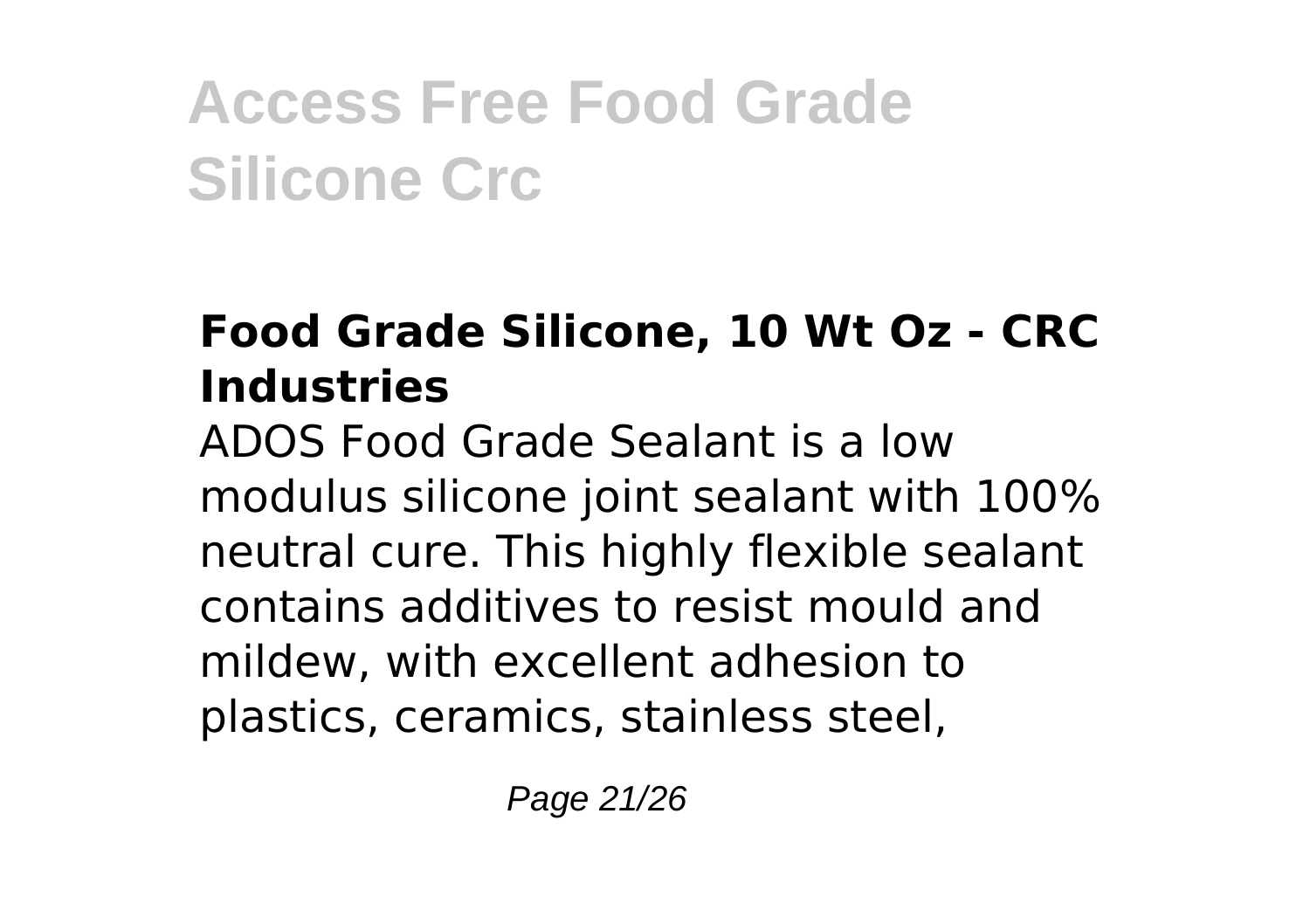metals and glass.

#### **ADOS Food Grade Silicone Sealant - Mould Resistant - CRC NZ** CRC SL35610 Synthetic Food Grade Grease, 14 Ounce, Clear, Colorless Grease. 4.7 out of 5 stars 187. \$13.09 \$ 13. 09. ... Weston Food Grade Silicone Non-Stick Spray for Lubrication and

Page 22/26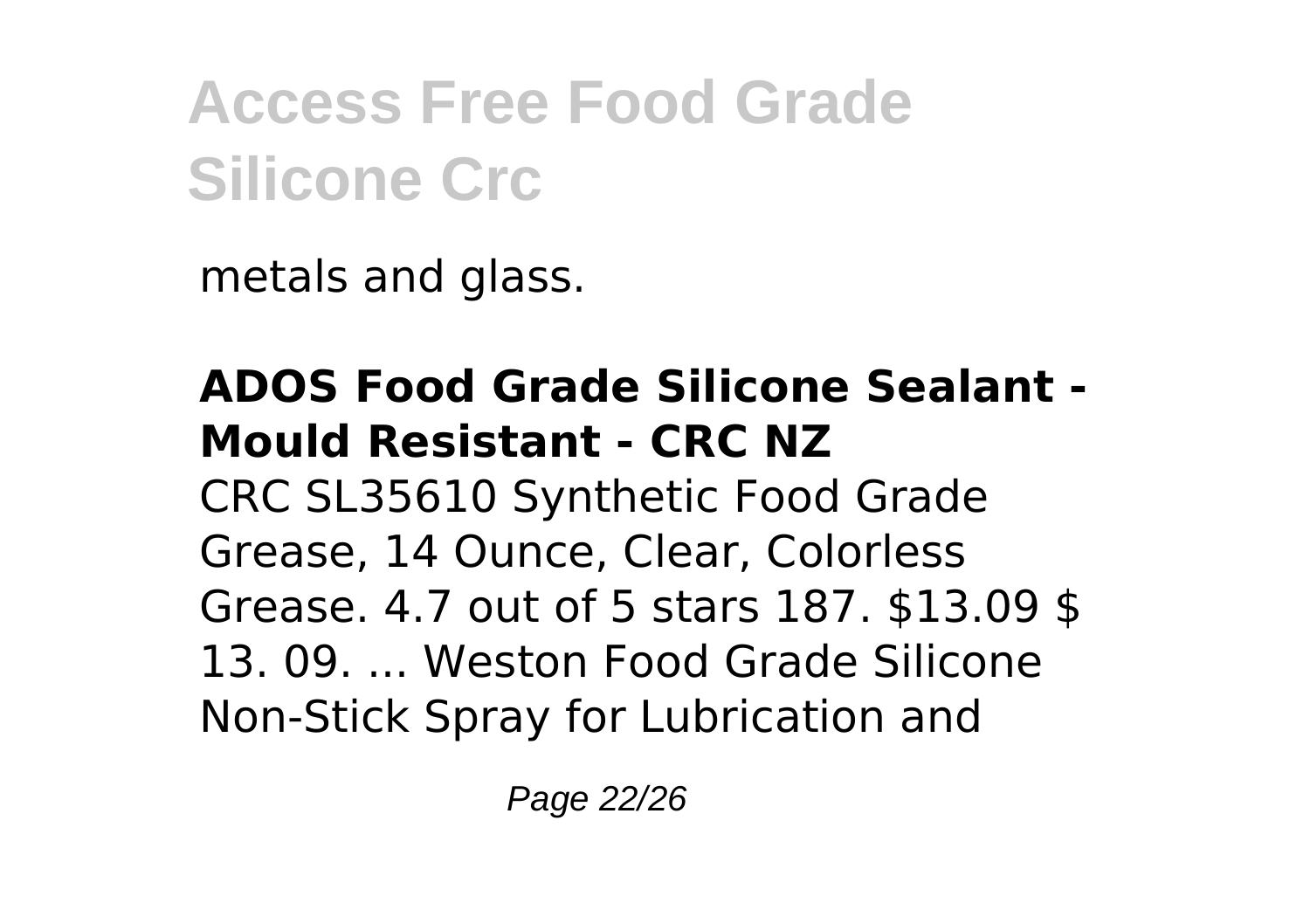Storage, 13.5 oz Can , 4.6 out of 5 stars 171. \$26.73 \$ 26. 73. Get it as soon as Tue, Sep 22. FREE Shipping by Amazon.

#### **Amazon.com: food grade silicone grease**

Technical Specs Lubricant Application General Purpose Dry Lubricant Lubricant Film Dry Lubricant Brand CRC Net Fill 10

Page 23/26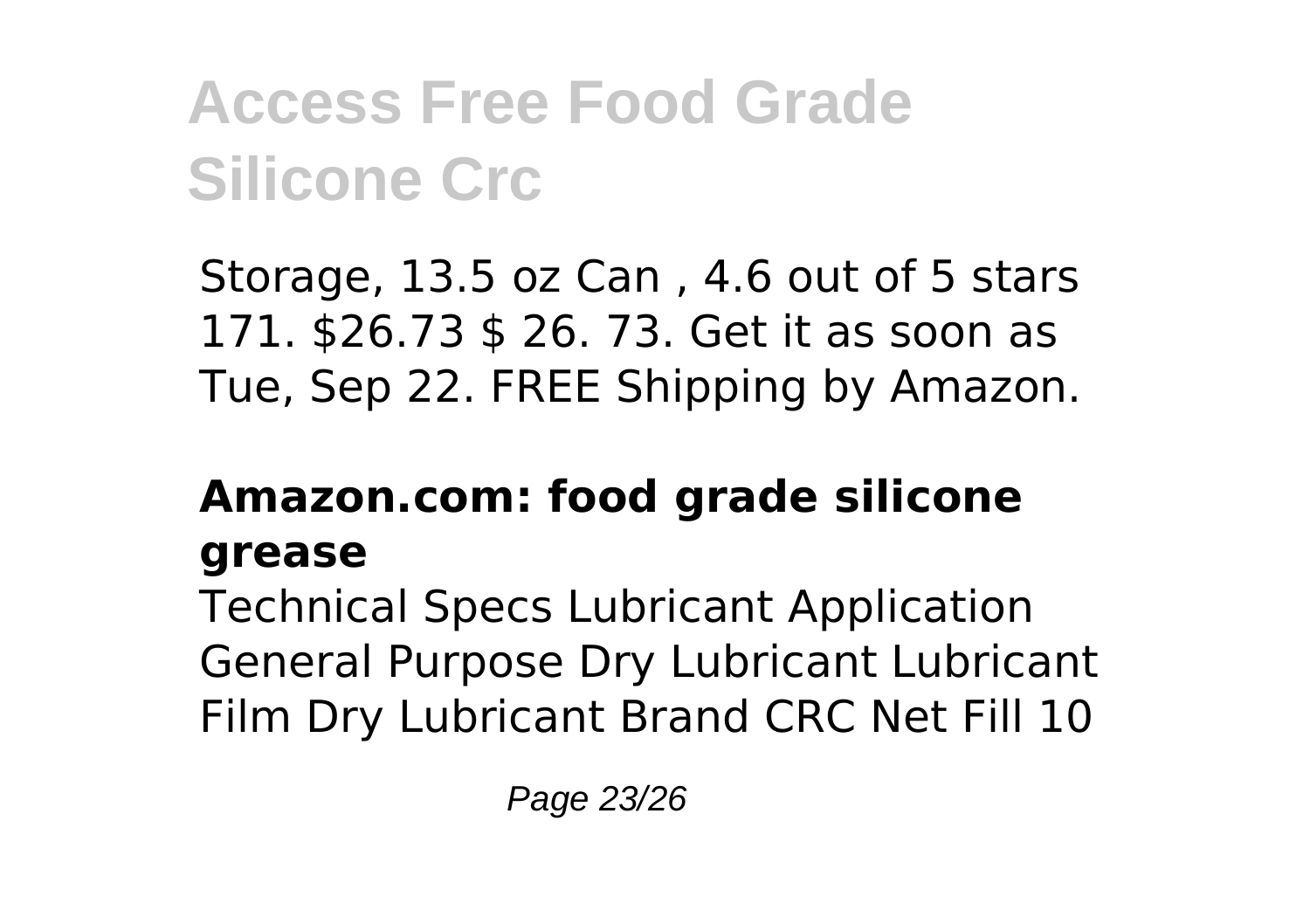oz. Container Size 16 oz. Lubricant Container Aerosol Can Lubricant Base Silicone Primary Additive No Additives Min. Operating Temp. -40 Degrees F Max. Operating Temp. 400 Degrees F ...

#### **CRC General Purpose Dry Lubricant, -40° to 400°F, No ...**

Operating Temp. 400 Degrees F, NSF

Page 24/26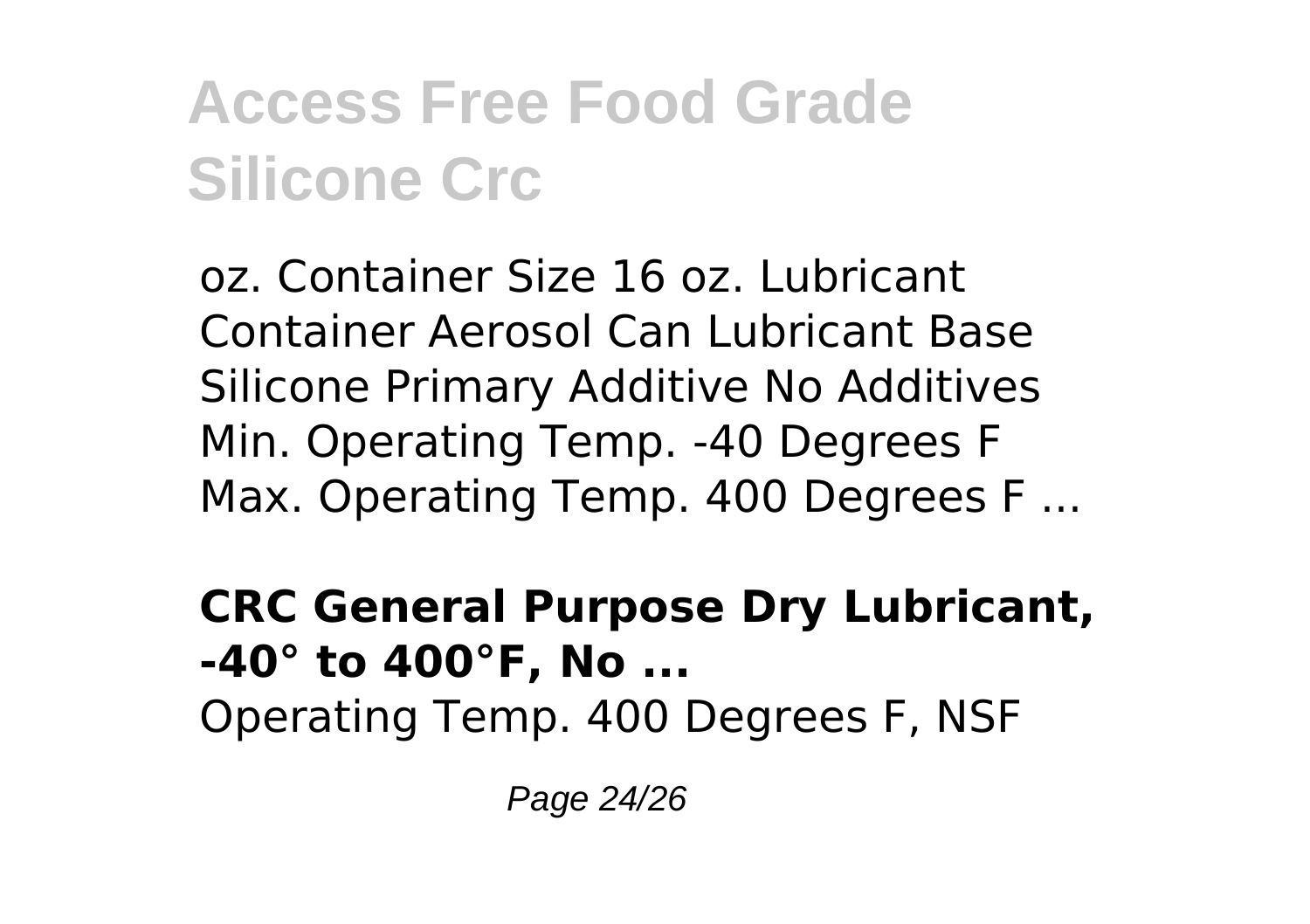Rating H1 Food Grade, 50 State VOC Compliant Yes, VOC Content 60 Percent, Lubricant Color Colorless, Odorless No, Flammable Flammability, Extremely Flammable Aerosol (Category 1), Flash Point Less Than 0 Degrees F, Standards CFR 21-178.3570